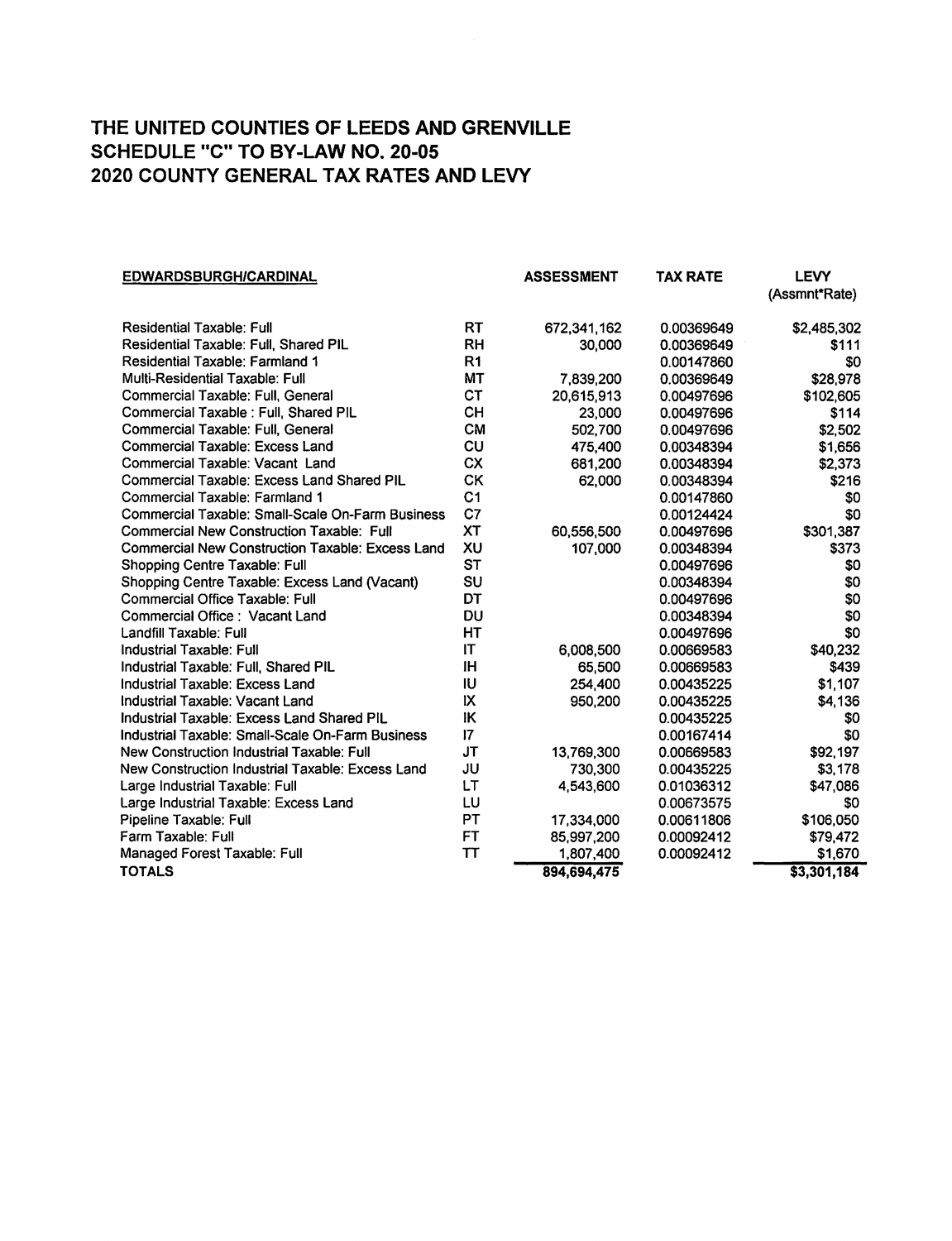| <b>AUGUSTA</b>                                          |                | <b>ASSESSMENT</b> | <b>TAX RATE</b> | <b>LEVY</b><br>(Assmnt*Rate) |
|---------------------------------------------------------|----------------|-------------------|-----------------|------------------------------|
|                                                         |                |                   |                 |                              |
| <b>Residential Taxable: Full</b>                        | RT             | 725,300,800       | 0.00369649      | \$2,681,067                  |
| Residential Taxable: Full, Shared PIL                   | <b>RH</b>      | 138,500           | 0.00369649      | <b>\$512</b>                 |
| Residential Taxable: Farmland 1                         | R <sub>1</sub> |                   | 0.00147860      | \$0                          |
| Multi-Residential Taxable: Full                         | <b>MT</b>      | 1,954,000         | 0.00369649      | \$7,223                      |
| Commercial Taxable: Full, General                       | <b>CT</b>      | 22,020,100        | 0.00497696      | \$109,593                    |
| Commercial Taxable : Full, Shared PIL                   | <b>CH</b>      |                   | 0.00497696      | \$0                          |
| Commercial Taxable: Full, General                       | <b>CM</b>      |                   | 0.00497696      | \$0                          |
| <b>Commercial Taxable: Excess Land</b>                  | CU             | 304,400           | 0.00348394      | \$1,061                      |
| Commercial Taxable: Vacant Land                         | <b>CX</b>      | 249,500           | 0.00348394      | \$869                        |
| <b>Commercial Taxable: Excess Land Shared PIL</b>       | <b>CK</b>      |                   | 0.00348394      | \$0                          |
| Commercial Taxable: Farmland 1                          | C <sub>1</sub> |                   | 0.00147860      | \$0                          |
| Commercial Taxable: Small-Scale On-Farm Business        | C7             |                   | 0.00124424      | \$0                          |
| <b>Commercial New Construction Taxable: Full</b>        | <b>XT</b>      | 2,795,200         | 0.00497696      | \$13,912                     |
| <b>Commercial New Construction Taxable: Excess Land</b> | XU             |                   | 0.00348394      | \$0                          |
| Shopping Centre Taxable: Full                           | <b>ST</b>      |                   | 0.00497696      | \$0                          |
| Shopping Centre Taxable: Excess Land (Vacant)           | SU             |                   | 0.00348394      | \$0                          |
| Commercial Office Taxable: Full                         | DT             |                   | 0.00497696      | \$0                          |
| Commercial Office: Vacant Land                          | <b>DU</b>      |                   | 0.00348394      | \$0                          |
| Landfill Taxable: Full                                  | <b>HT</b>      |                   | 0.00497696      | \$0                          |
| <b>Industrial Taxable: Full</b>                         | IT             | 4,810,400         | 0.00669583      | \$32,210                     |
| Industrial Taxable: Full, Shared PIL                    | <b>IH</b>      | 55,600            | 0.00669583      | \$372                        |
| Industrial Taxable: Excess Land                         | IU             | 992,900           | 0.00435225      | \$4,321                      |
| Industrial Taxable: Vacant Land                         | IX             | 1,341,500         | 0.00435225      | \$5,839                      |
| Industrial Taxable: Excess Land Shared PIL              | IK             |                   | 0.00435225      | \$0                          |
| Industrial Taxable: Small-Scale On-Farm Business        | 17             |                   | 0.00167414      | \$0                          |
| New Construction Industrial Taxable: Full               | <b>JT</b>      |                   | 0.00669583      | \$0                          |
| New Construction Industrial Taxable: Excess Land        | JU             |                   | 0.00435225      | \$0                          |
| Large Industrial Taxable: Full                          | LT             | 6,635,600         | 0.01036312      | \$68,766                     |
| Large Industrial Taxable: Excess Land                   | LU             | 315,100           | 0.00673575      | \$2,122                      |
| Pipeline Taxable: Full                                  | PT             | 16,793,000        | 0.00611806      | \$102,741                    |
| Farm Taxable: Full                                      | <b>FT</b>      | 47,543,900        | 0.00092412      | \$43,936                     |
| Managed Forest Taxable: Full                            | TT             | 531,400           | 0.00092412      | \$491                        |
| <b>TOTALS</b>                                           |                | 831,781,900       |                 | \$3,075,034                  |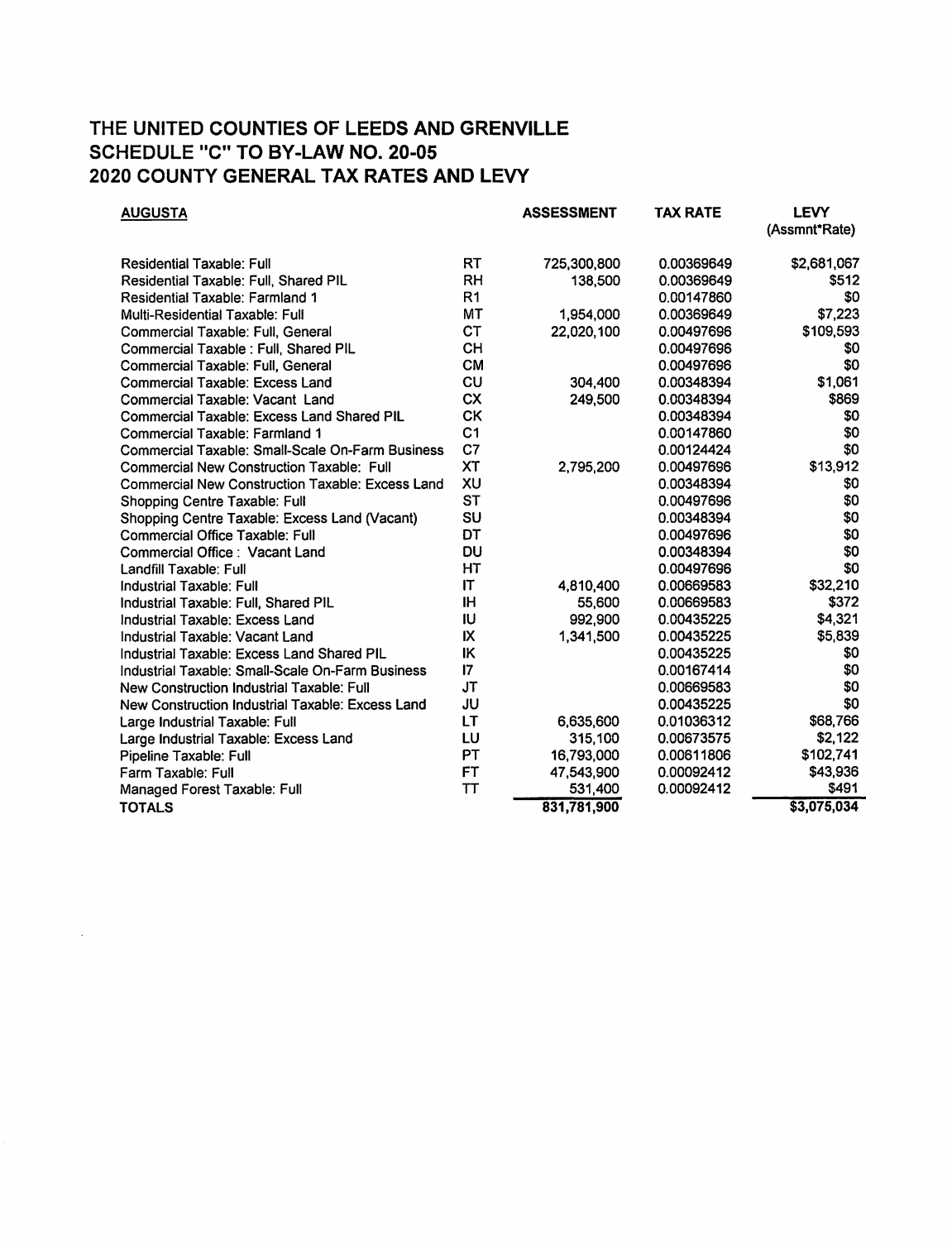| <b>MERRICKVILLE-WOLFORD</b>                             |                 | <b>ASSESSMENT</b> | <b>TAX RATE</b> | <b>LEVY</b><br>(Assmnt*Rate) |
|---------------------------------------------------------|-----------------|-------------------|-----------------|------------------------------|
|                                                         |                 |                   |                 |                              |
| <b>Residential Taxable: Full</b>                        | RT              | 344,485,997       | 0.00369649      | \$1,273,389                  |
| Residential Taxable: Full, Shared PIL                   | <b>RH</b>       |                   | 0.00369649      | \$0                          |
| <b>Residential Taxable: Farmland 1</b>                  | R <sub>1</sub>  |                   | 0.00147860      | \$0                          |
| Multi-Residential Taxable: Full                         | MT              | 2,372,000         | 0.00369649      | \$8,768                      |
| Commercial Taxable: Full, General                       | <b>CT</b>       | 18,656,000        | 0.00497696      | \$92,850                     |
| Commercial Taxable : Full, Shared PIL                   | <b>CH</b>       |                   | 0.00497696      | \$0                          |
| Commercial Taxable: Full, General                       | <b>CM</b>       |                   | 0.00497696      | \$0                          |
| <b>Commercial Taxable: Excess Land</b>                  | CU              | 59.700            | 0.00348394      | \$208                        |
| Commercial Taxable: Vacant Land                         | <b>CX</b>       | 636,000           | 0.00348394      | \$2,216                      |
| Commercial Taxable: Excess Land Shared PIL              | <b>CK</b>       |                   | 0.00348394      | \$0                          |
| Commercial Taxable: Farmland 1                          | C <sub>1</sub>  |                   | 0.00147860      | \$0                          |
| <b>Commercial Taxable: Small-Scale On-Farm Business</b> | C7              |                   | 0.00124424      | \$0                          |
| Commercial New Construction Taxable: Full               | <b>XT</b>       | 501,500           | 0.00497696      | \$2,496                      |
| <b>Commercial New Construction Taxable: Excess Land</b> | XU              |                   | 0.00348394      | \$0                          |
| Shopping Centre Taxable: Full                           | <b>ST</b>       |                   | 0.00497696      | \$0                          |
| Shopping Centre Taxable: Excess Land (Vacant)           | SU              |                   | 0.00348394      | \$0                          |
| <b>Commercial Office Taxable: Full</b>                  | DT              |                   | 0.00497696      | \$0                          |
| Commercial Office: Vacant Land                          | DU              |                   | 0.00348394      | \$0                          |
| Landfill Taxable: Full                                  | HТ              |                   | 0.00497696      | \$0                          |
| Industrial Taxable: Full                                | IT              | 500,100           | 0.00669583      | \$3,349                      |
| Industrial Taxable: Full. Shared PIL                    | ΙH              | 46,500            | 0.00669583      | \$311                        |
| Industrial Taxable: Excess Land                         | <b>IU</b>       |                   | 0.00435225      | \$0                          |
| Industrial Taxable: Vacant Land                         | IX              | 51,000            | 0.00435225      | \$222                        |
| Industrial Taxable: Excess Land Shared PIL              | IK              |                   | 0.00435225      | \$0                          |
| Industrial Taxable: Small-Scale On-Farm Business        | $\overline{17}$ |                   | 0.00167414      | \$0                          |
| New Construction Industrial Taxable: Full               | <b>JT</b>       | 269,000           | 0.00669583      | \$1,801                      |
| New Construction Industrial Taxable: Excess Land        | JU              |                   | 0.00435225      | \$0                          |
| Large Industrial Taxable: Full                          | LT              |                   | 0.01036312      | \$0                          |
| Large Industrial Taxable: Excess Land                   | LU              |                   | 0.00673575      | \$0                          |
| Pipeline Taxable: Full                                  | PT              | 875,000           | 0.00611806      | \$5,353                      |
| Farm Taxable: Full                                      | <b>FT</b>       | 29,455,203        | 0.00092412      | \$27,220                     |
| Managed Forest Taxable: Full                            | TΤ              | 987,100           | 0.00092412      | \$912                        |
| <b>TOTALS</b>                                           |                 | 398,895,100       |                 | \$1,419,096                  |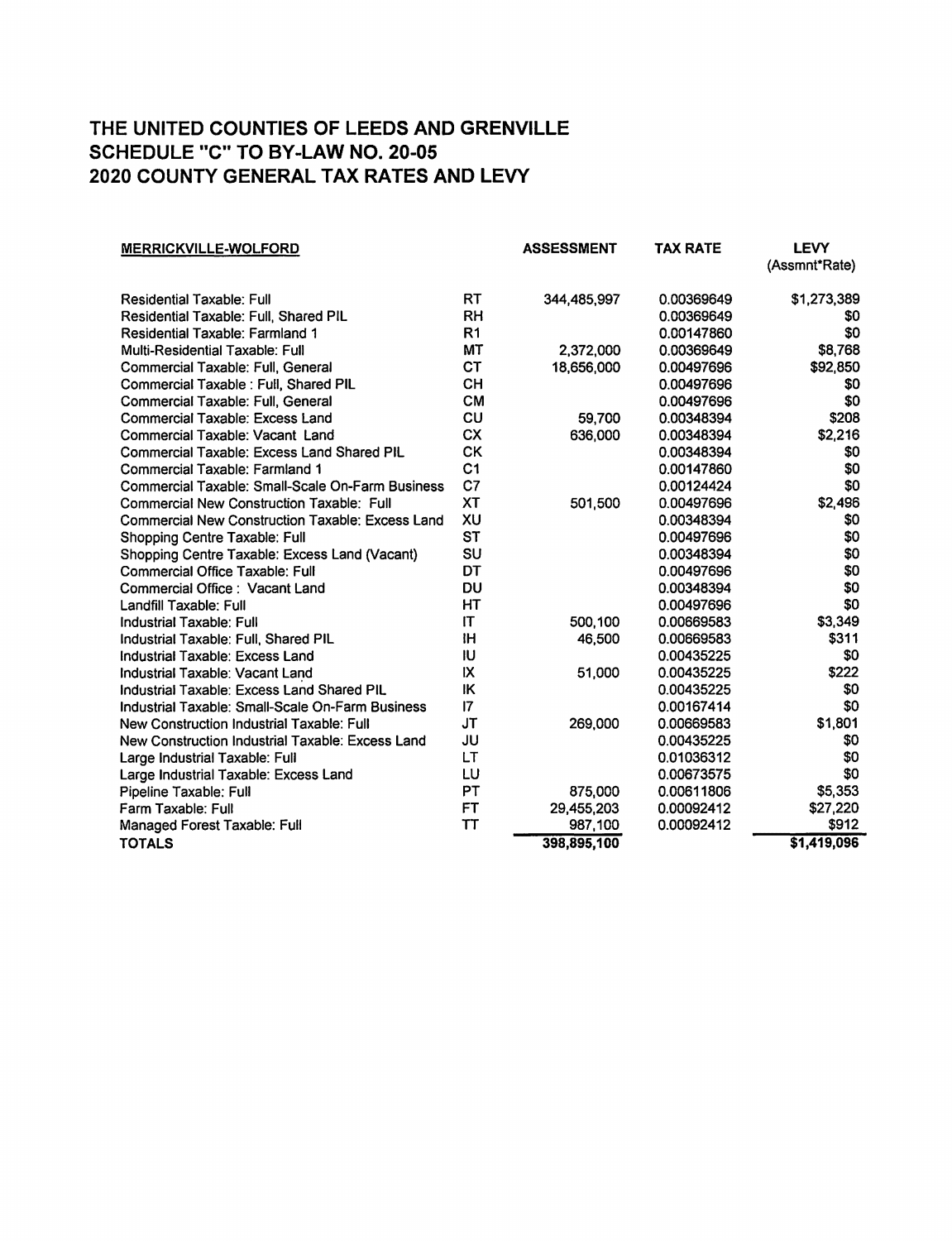| <b>NORTH GRENVILLE</b>                                  |                 | <b>ASSESSMENT</b> | <b>TAX RATE</b> | <b>LEVY</b><br>(Assmnt*Rate) |
|---------------------------------------------------------|-----------------|-------------------|-----------------|------------------------------|
| <b>Residential Taxable: Full</b>                        | RT              | 2,335,202,345     | 0.00369649      | \$8,632,052                  |
| <b>Residential Taxable: Full, Shared PIL</b>            | RH              | 152,500           | 0.00369649      | \$564                        |
| <b>Residential Taxable: Farmland 1</b>                  | R <sub>1</sub>  |                   | 0.00147860      | \$0                          |
| Multi-Residential Taxable: Full                         | <b>MT</b>       | 9,145,600         | 0.00369649      | \$33,807                     |
| Commercial Taxable: Full. General                       | <b>CT</b>       | 86,916,200        | 0.00497696      | \$432,578                    |
| Commercial Taxable : Full, Shared PIL                   | <b>CH</b>       |                   | 0.00497696      | \$0                          |
| Commercial Taxable: Full, General                       | <b>CM</b>       |                   | 0.00497696      | \$0                          |
| <b>Commercial Taxable: Excess Land</b>                  | CU              | 1,465,500         | 0.00348394      | \$5,106                      |
| Commercial Taxable: Vacant Land                         | <b>CX</b>       | 10,067,700        | 0.00348394      | \$35,075                     |
| <b>Commercial Taxable: Excess Land Shared PIL</b>       | <b>CK</b>       |                   | 0.00348394      | \$0                          |
| Commercial Taxable: Farmland 1                          | C <sub>1</sub>  |                   | 0.00147860      | \$0                          |
| <b>Commercial Taxable: Small-Scale On-Farm Business</b> | C7              |                   | 0.00124424      | \$0                          |
| Commercial New Construction Taxable: Full               | <b>XT</b>       | 61,509,000        | 0.00497696      | \$306,128                    |
| Commercial New Construction Taxable: Excess Land        | XU              | 1,227,800         | 0.00348394      | \$4,278                      |
| Shopping Centre Taxable: Full                           | <b>ST</b>       | 9,529,700         | 0.00497696      | \$47,429                     |
| Shopping Centre Taxable: Excess Land (Vacant)           | SU              | 60,500            | 0.00348394      | \$211                        |
| New Shopping Centre Taxable: Full                       | ZT              | 651,000           | 0.00497696      | \$3,240                      |
| Commercial Office Taxable: Full                         | DT              | 97,800            | 0.00497696      | \$487                        |
| Commercial Office: Vacant Land                          | DU              |                   | 0.00348394      | \$0                          |
| Landfill Taxable: Full                                  | HT              |                   | 0.00497696      | \$0                          |
| <b>Industrial Taxable: Full</b>                         | IT              | 2,273,400         | 0.00669583      | \$15,222                     |
| Industrial Taxable: Full, Shared PIL                    | <b>IH</b>       | 153,600           | 0.00669583      | \$1,028                      |
| Industrial Taxable: Excess Land                         | IU              | 116,300           | 0.00435225      | \$506                        |
| Industrial Taxable: Vacant Land                         | IX              | 1,082,500         | 0.00435225      | \$4,711                      |
| Industrial Taxable: Excess Land Shared PIL              | IK              |                   | 0.00435225      | \$0                          |
| Industrial Taxable: Small-Scale On-Farm Business        | $\overline{17}$ |                   | 0.00167414      | \$0                          |
| New Construction Industrial Taxable: Full               | <b>JT</b>       | 970,900           | 0.00669583      | \$6,501                      |
| New Construction Industrial Taxable: Excess Land        | JU              |                   | 0.00435225      | \$0                          |
| Large Industrial Taxable: Full                          | LT              |                   | 0.01036312      | \$0                          |
| Large Industrial Taxable: Excess Land                   | LU              |                   | 0.00673575      | \$0                          |
| Pipeline Taxable: Full                                  | PT              | 7,008,000         | 0.00611806      | \$42,875                     |
| Farm Taxable: Full                                      | <b>FT</b>       | 99,792,400        | 0.00092412      | \$92,220                     |
| Managed Forest Taxable: Full                            | TΤ              | 2,997,100         | 0.00092412      | \$2,770                      |
| <b>TOTALS</b>                                           |                 | 2,630,419,845     |                 | \$9,666,788                  |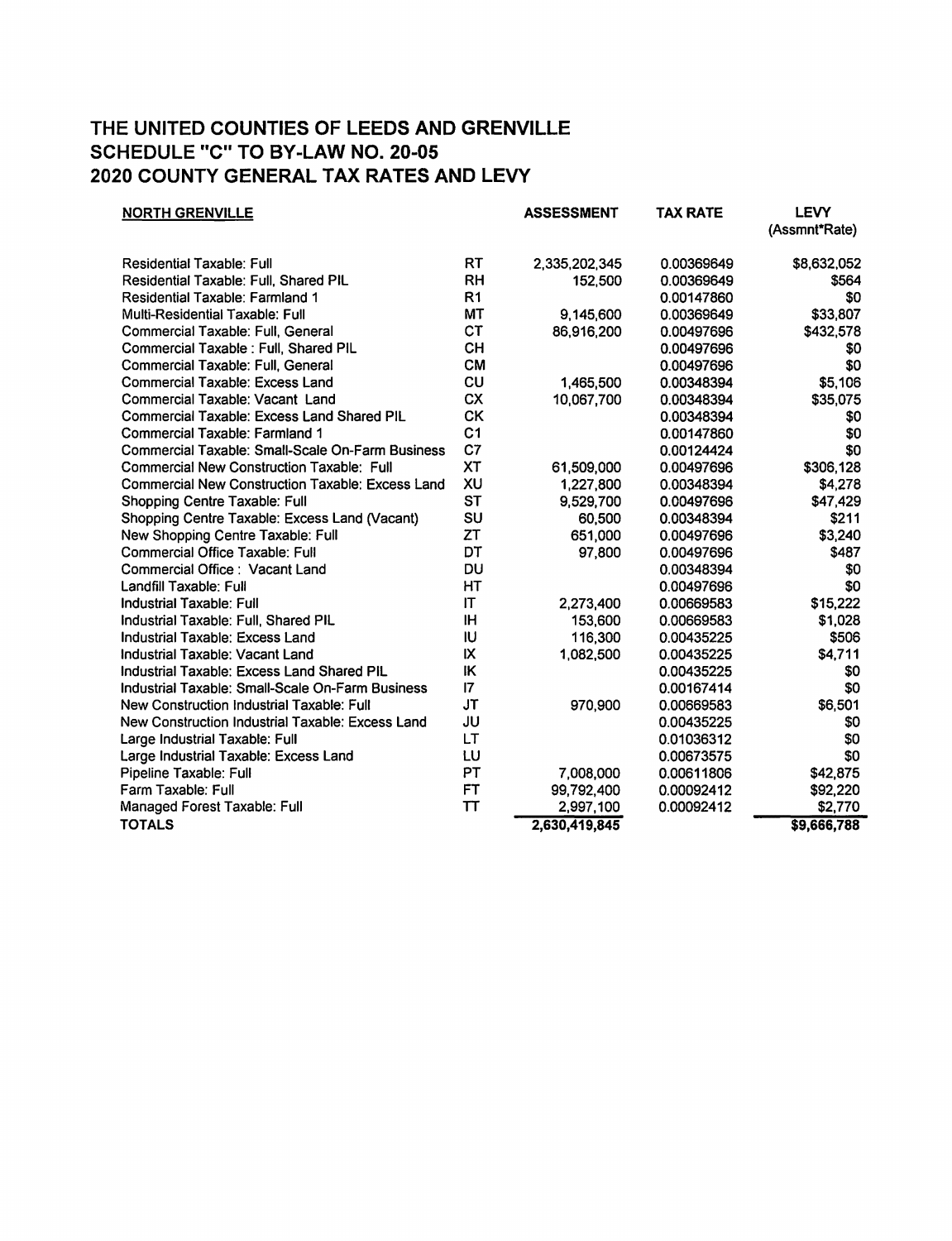| <b>ELIZABETHTOWN - KITLEY</b>                           |                | <b>ASSESSMENT</b> | <b>TAX RATE</b> | <b>LEVY</b>   |
|---------------------------------------------------------|----------------|-------------------|-----------------|---------------|
|                                                         |                |                   |                 | (Assmnt*Rate) |
| Residential Taxable: Full                               | <b>RT</b>      | 995,868,653       | 0.00369649      | \$3,681,219   |
| Residential Taxable: Full, Shared PIL                   | <b>RH</b>      | 25,000            | 0.00369649      | \$92          |
| Residential Taxable: Farmland 1                         | R <sub>1</sub> |                   | 0.00147860      | \$0           |
| <b>Multi-Residential Taxable: Full</b>                  | <b>MT</b>      | 2,242,000         | 0.00369649      | \$8,288       |
| Commercial Taxable: Full, General                       | <b>CT</b>      | 40,061,685        | 0.00497696      | \$199,385     |
| Commercial Taxable : Full, Shared PIL                   | <b>CH</b>      |                   | 0.00497696      | \$0           |
| Commercial Taxable: Full, General                       | <b>CM</b>      |                   | 0.00497696      | \$0           |
| Commercial Taxable: Excess Land                         | CU             | 1,438,700         | 0.00348394      | \$5,012       |
| Commercial Taxable: Vacant Land                         | <b>CX</b>      | 477,900           | 0.00348394      | \$1,665       |
| <b>Commercial Taxable: Excess Land Shared PIL</b>       | <b>CK</b>      |                   | 0.00348394      | \$0           |
| Commercial Taxable: Farmland 1                          | C <sub>1</sub> |                   | 0.00147860      | \$0           |
| <b>Commercial Taxable: Small-Scale On-Farm Business</b> | C7             | 6,400             | 0.00124424      | \$8           |
| <b>Commercial New Construction Taxable: Full</b>        | XT             | 3,571,500         | 0.00497696      | \$17,775      |
| <b>Commercial New Construction Taxable: Excess Land</b> | XU             | 45,600            | 0.00348394      | \$159         |
| <b>Shopping Centre Taxable: Full</b>                    | <b>ST</b>      |                   | 0.00497696      | \$0           |
| Shopping Centre Taxable: Excess Land (Vacant)           | SU             |                   | 0.00348394      | \$0           |
| <b>Commercial Office Taxable: Full</b>                  | DT             |                   | 0.00497696      | \$0           |
| Commercial Office: Vacant Land                          | DU             |                   | 0.00348394      | \$0           |
| Landfill Taxable: Full                                  | HT             |                   | 0.00497696      | \$0           |
| <b>Industrial Taxable: Full</b>                         | IT             | 10,578,220        | 0.00669583      | \$70,830      |
| Industrial Taxable: Full, Shared PIL                    | IH             | 81,700            | 0.00669583      | \$547         |
| Industrial Taxable: Excess Land                         | IU             | 373,200           | 0.00435225      | \$1,624       |
| Industrial Taxable: Vacant Land                         | IX             | 295,000           | 0.00435225      | \$1,284       |
| Industrial Taxable: Excess Land Shared PIL              | IK             | 22,600            | 0.00435225      | \$98          |
| Industrial Taxable: Small-Scale On-Farm Business        | $\mathsf{I}7$  |                   | 0.00167414      | \$0           |
| New Construction Industrial Taxable: Full               | <b>JT</b>      | 1,859,400         | 0.00669583      | \$12,450      |
| New Construction Industrial Taxable: Excess Land        | JU             | 965,200           | 0.00435225      | \$4,201       |
| Large Industrial Taxable: Full                          | <b>LT</b>      |                   | 0.01036312      | \$0           |
| Large Industrial Taxable: Excess Land                   | LU             |                   | 0.00673575      | \$0           |
| Pipeline Taxable: Full                                  | PT             | 15,260,000        | 0.00611806      | \$93,362      |
| Farm Taxable: Full                                      | FT             | 86,497,700        | 0.00092412      | \$79,934      |
| Managed Forest Taxable: Full                            | TT             | 1,466,400         | 0.00092412      | \$1,355       |
| <b>TOTALS</b>                                           |                | 1,161,136,858     |                 | \$4,179,289   |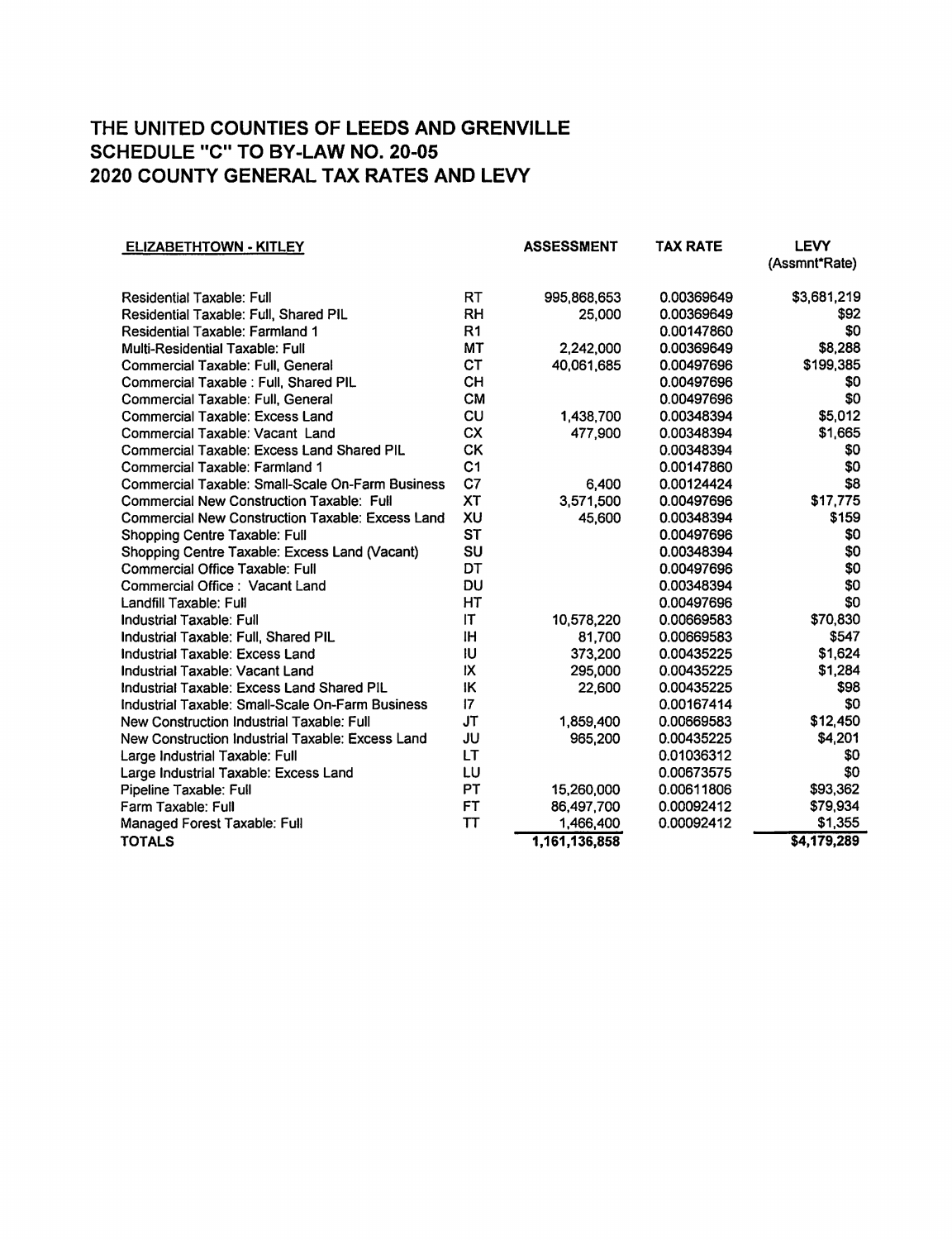| <b>FRONT OF YONGE</b>                                   |                | <b>ASSESSMENT</b> | <b>TAX RATE</b> | <b>LEVY</b><br>(Assmnt*Rate) |
|---------------------------------------------------------|----------------|-------------------|-----------------|------------------------------|
|                                                         |                |                   |                 |                              |
| <b>Residential Taxable: Full</b>                        | RT             | 308,493,500       | 0.00369649      | \$1,140,343                  |
| Residential Taxable: Full, Shared PIL                   | RH             |                   | 0.00369649      | \$0                          |
| Residential Taxable: Farmland 1                         | R <sub>1</sub> | 99,500            | 0.00147860      | \$147                        |
| <b>Multi-Residential Taxable: Full</b>                  | <b>MT</b>      | 997,000           | 0.00369649      | \$3,685                      |
| Commercial Taxable: Full, General                       | <b>CT</b>      | 2,158,300         | 0.00497696      | \$10,742                     |
| Commercial Taxable : Full, Shared PIL                   | <b>CH</b>      |                   | 0.00497696      | \$0                          |
| Commercial Taxable: Full, General                       | <b>CM</b>      |                   | 0.00497696      | \$0                          |
| <b>Commercial Taxable: Excess Land</b>                  | CU             |                   | 0.00348394      | \$0                          |
| Commercial Taxable: Vacant Land                         | <b>CX</b>      | 112,000           | 0.00348394      | \$390                        |
| <b>Commercial Taxable: Excess Land Shared PIL</b>       | СK             |                   | 0.00348394      | \$0                          |
| Commercial Taxable: Farmland 1                          | C <sub>1</sub> |                   | 0.00147860      | \$0                          |
| Commercial Taxable: Small-Scale On-Farm Business        | C7             |                   | 0.00124424      | \$0                          |
| <b>Commercial New Construction Taxable: Full</b>        | <b>XT</b>      | 1,777,400         | 0.00497696      | \$8,846                      |
| <b>Commercial New Construction Taxable: Excess Land</b> | XU             | 6,300             | 0.00348394      | \$22                         |
| Shopping Centre Taxable: Full                           | <b>ST</b>      |                   | 0.00497696      | \$0                          |
| Shopping Centre Taxable: Excess Land (Vacant)           | SU             |                   | 0.00348394      | \$0                          |
| Commercial Office Taxable: Full                         | DT             |                   | 0.00497696      | \$0                          |
| Commercial Office: Vacant Land                          | DU             |                   | 0.00348394      | \$0                          |
| Landfill Taxable: Full                                  | HT             |                   | 0.00497696      | \$0                          |
| Industrial Taxable: Full                                | IT             | 4,600             | 0.00669583      | \$31                         |
| Industrial Taxable: Full, Shared PIL                    | <b>IH</b>      | 39,200            | 0.00669583      | \$262                        |
| Industrial Taxable: Excess Land                         | IU             |                   | 0.00435225      | \$0                          |
| Industrial Taxable: Vacant Land                         | IX             |                   | 0.00435225      | \$0                          |
| Industrial Taxable: Excess Land Shared PIL              | IK             | 18,100            | 0.00435225      | \$79                         |
| Industrial Taxable: Small-Scale On-Farm Business        | 17             |                   | 0.00167414      | \$0                          |
| New Construction Industrial Taxable: Full               | <b>JT</b>      | 315,100           | 0.00669583      | \$2,110                      |
| New Construction Industrial Taxable: Excess Land        | JU             |                   | 0.00435225      | \$0                          |
| Large Industrial Taxable: Full                          | LT             |                   | 0.01036312      | \$0                          |
| Large Industrial Taxable: Excess Land                   | LU             |                   | 0.00673575      | \$0                          |
| Pipeline Taxable: Full                                  | <b>PT</b>      | 10,295,000        | 0.00611806      | \$62,985                     |
| Farm Taxable: Full                                      | <b>FT</b>      | 12,971,800        | 0.00092412      | \$11,987                     |
| Managed Forest Taxable: Full                            | TT             | 389,600           | 0.00092412      | \$360                        |
| <b>TOTALS</b>                                           |                | 337,677,400       |                 | \$1,241,991                  |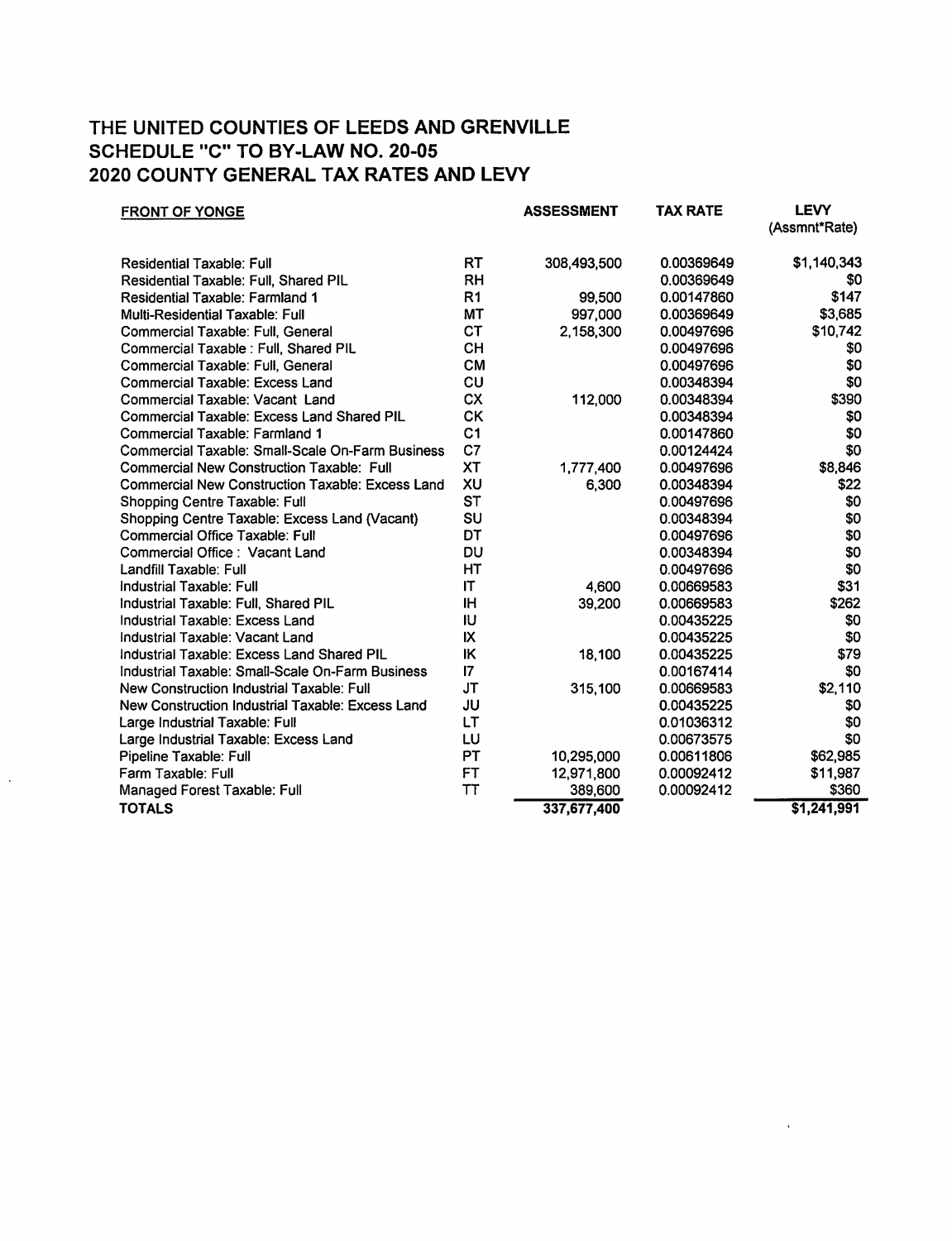| LEEDS & THE THOUSAND ISLANDS                            |                | <b>ASSESSMENT</b> | <b>TAX RATE</b> | <b>LEVY</b>   |
|---------------------------------------------------------|----------------|-------------------|-----------------|---------------|
|                                                         |                |                   |                 | (Assmnt*Rate) |
| <b>Residential Taxable: Full</b>                        | RT             | 2,017,432,809     | 0.00369649      | \$7,457,420   |
| Residential Taxable: Full, Shared PIL                   | <b>RH</b>      | 85,500            | 0.00369649      | \$316         |
| <b>Residential Taxable: Farmland 1</b>                  | R <sub>1</sub> | 14,300            | 0.00147860      | \$21          |
| Multi-Residential Taxable: Full                         | MT             | 1,666,000         | 0.00369649      | \$6,158       |
| Commercial Taxable: Full, General                       | <b>CT</b>      | 131,576,800       | 0.00497696      | \$654,852     |
| Commercial Taxable : Full. Shared PIL                   | <b>CH</b>      |                   | 0.00497696      | \$0           |
| Commercial Taxable: Full, General                       | <b>CM</b>      | 1,432,000         | 0.00497696      | \$7,127       |
| Commercial Taxable: Excess Land                         | CU             | 1,002,400         | 0.00348394      | \$3,492       |
| Commercial Taxable: Vacant Land                         | <b>CX</b>      | 674,100           | 0.00348394      | \$2,349       |
| <b>Commercial Taxable: Excess Land Shared PIL</b>       | <b>CK</b>      |                   | 0.00348394      | \$0           |
| Commercial Taxable: Farmland 1                          | C <sub>1</sub> | 83,000            | 0.00147860      | \$123         |
| Commercial Taxable: Small-Scale On-Farm Business        | C <sub>7</sub> |                   | 0.00124424      | \$0           |
| <b>Commercial New Construction Taxable: Full</b>        | <b>XT</b>      | 9,815,000         | 0.00497696      | \$48,849      |
| <b>Commercial New Construction Taxable: Excess Land</b> | XU             | 83,800            | 0.00348394      | \$292         |
| Shopping Centre Taxable: Full                           | <b>ST</b>      |                   | 0.00497696      | \$0           |
| Shopping Centre Taxable: Excess Land (Vacant)           | SU             |                   | 0.00348394      | \$0           |
| <b>Commercial Office Taxable: Full</b>                  | DT             |                   | 0.00497696      | \$0           |
| Commercial Office: Vacant Land                          | DU             |                   | 0.00348394      | \$0           |
| Landfill Taxable: Full                                  | HT             |                   | 0.00497696      | \$0           |
| <b>Industrial Taxable: Full</b>                         | IT             | 3,225,200         | 0.00669583      | \$21,595      |
| Industrial Taxable: Full, Shared PIL                    | IH             | 13,100            | 0.00669583      | \$88          |
| Industrial Taxable: Excess Land                         | IU             | 66,400            | 0.00435225      | \$289         |
| Industrial Taxable: Vacant Land                         | IX             | 104,000           | 0.00435225      | \$453         |
| Industrial Taxable: Excess Land Shared PIL              | IK             |                   | 0.00435225      | \$0           |
| Industrial Taxable: Small-Scale On-Farm Business        | 17             |                   | 0.00167414      | \$0           |
| New Construction Industrial Taxable: Full               | <b>JT</b>      | 818,300           | 0.00669583      | \$5,479       |
| New Construction Industrial Taxable: Excess Land        | JU             | 42,800            | 0.00435225      | \$186         |
| Large Industrial Taxable: Full                          | LT             |                   | 0.01036312      | \$0           |
| Large Industrial Taxable: Excess Land                   | LU             |                   | 0.00673575      | \$0           |
| Pipeline Taxable: Full                                  | PT             | 29,241,000        | 0.00611806      | \$178,898     |
| Farm Taxable: Full                                      | <b>FT</b>      | 106,519,100       | 0.00092412      | \$98,436      |
| Managed Forest Taxable: Full                            | TT             | 4,569,900         | 0.00092412      | \$4,223       |
| <b>TOTALS</b>                                           |                | 2,308,465,509     |                 | \$8,490,648   |
|                                                         |                |                   |                 |               |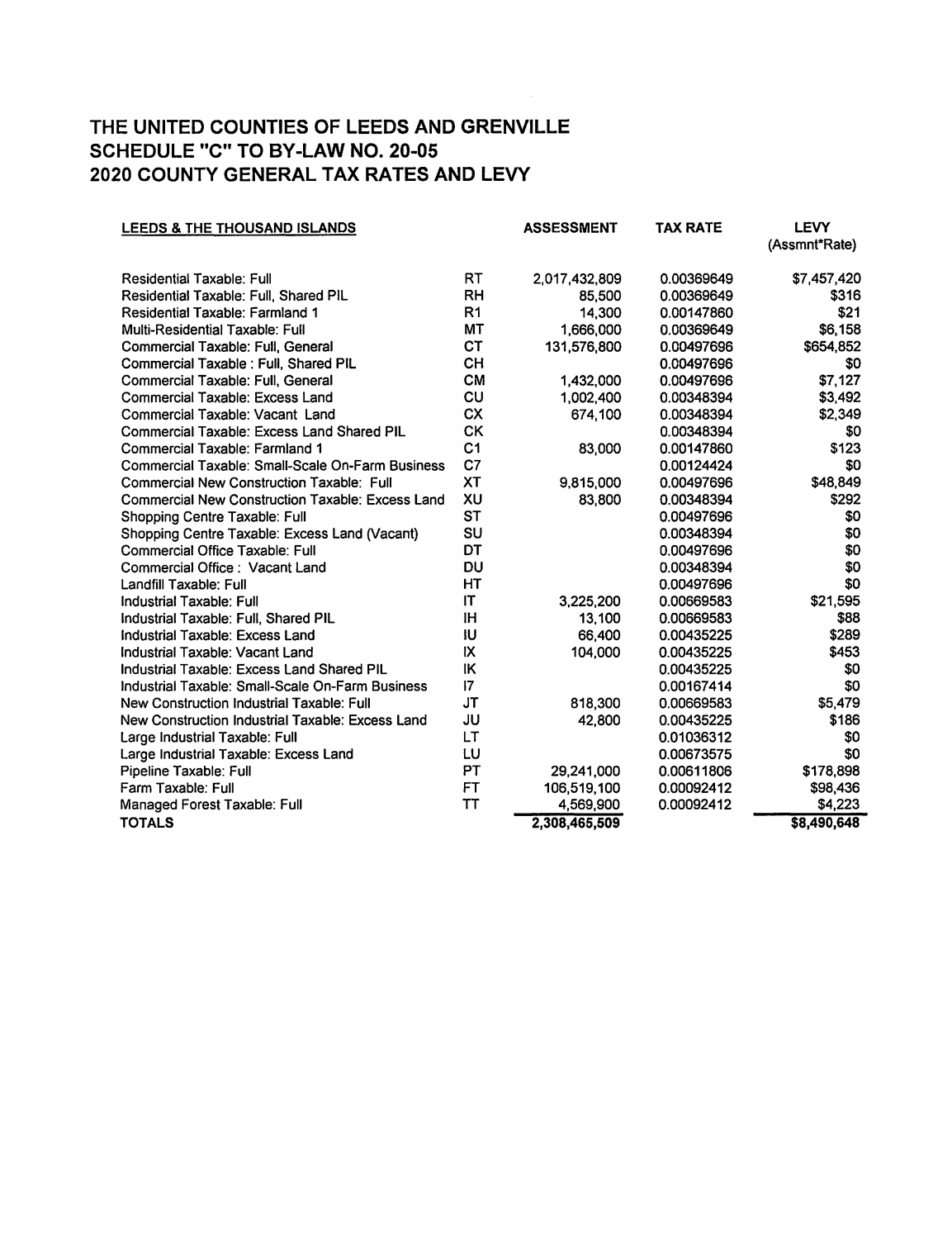| <b>ATHENS</b>                                           |                 | <b>ASSESSMENT</b> | <b>TAX RATE</b> | <b>LEVY</b><br>(Assmnt*Rate) |
|---------------------------------------------------------|-----------------|-------------------|-----------------|------------------------------|
| <b>Residential Taxable: Full</b>                        | <b>RT</b>       | 304,272,747       | 0.00369649      | \$1,124,741                  |
| Residential Taxable: Full, Shared PIL                   | <b>RH</b>       |                   | 0.00369649      | \$0                          |
| Residential Taxable: Farmland 1                         | R1              |                   | 0.00147860      | \$0                          |
| Multi-Residential Taxable: Full                         | MT              | 1,049,000         | 0.00369649      | \$3,878                      |
| Commercial Taxable: Full, General                       | <b>CT</b>       | 6,694,777         | 0.00497696      | \$33,320                     |
| Commercial Taxable : Full, Shared PIL                   | <b>CH</b>       |                   | 0.00497696      | \$0                          |
| Commercial Taxable: Full, General                       | <b>CM</b>       |                   | 0.00497696      | \$0                          |
| Commercial Taxable: Excess Land                         | CU              | 60,476            | 0.00348394      | \$211                        |
| <b>Commercial Taxable: Vacant Land</b>                  | <b>CX</b>       | 45,500            | 0.00348394      | \$159                        |
| <b>Commercial Taxable: Excess Land Shared PIL</b>       | <b>CK</b>       |                   | 0.00348394      | \$0                          |
| <b>Commercial Taxable: Farmland 1</b>                   | C <sub>1</sub>  |                   | 0.00147860      | \$0                          |
| Commercial Taxable: Small-Scale On-Farm Business        | C <sub>7</sub>  |                   | 0.00124424      | \$0                          |
| Commercial New Construction Taxable: Full               | <b>XT</b>       | 420,000           | 0.00497696      | \$2,090                      |
| <b>Commercial New Construction Taxable: Excess Land</b> | XU              |                   | 0.00348394      | \$0                          |
| Shopping Centre Taxable: Full                           | <b>ST</b>       |                   | 0.00497696      | \$0                          |
| Shopping Centre Taxable: Excess Land (Vacant)           | SU              |                   | 0.00348394      | \$0                          |
| <b>Commercial Office Taxable: Full</b>                  | DT              |                   | 0.00497696      | \$0                          |
| Commercial Office: Vacant Land                          | DU              |                   | 0.00348394      | \$0                          |
| Landfill Taxable: Full                                  | HT              |                   | 0.00497696      | \$0                          |
| Industrial Taxable: Full                                | IT              | 638,500           | 0.00669583      | \$4,275                      |
| Industrial Taxable: Full, Shared PIL                    | IH              | 12,700            | 0.00669583      | \$85                         |
| Industrial Taxable: Excess Land                         | IU              | 27,000            | 0.00435225      | \$118                        |
| Industrial Taxable: Vacant Land                         | IX              |                   | 0.00435225      | \$0                          |
| Industrial Taxable: Excess Land Shared PIL              | IK              |                   | 0.00435225      | \$0                          |
| Industrial Taxable: Small-Scale On-Farm Business        | $\overline{17}$ |                   | 0.00167414      | \$0                          |
| New Construction Industrial Taxable: Full               | <b>JT</b>       |                   | 0.00669583      | \$0                          |
| New Construction Industrial Taxable: Excess Land        | JU              |                   | 0.00435225      | \$0                          |
| Large Industrial Taxable: Full                          | LT              |                   | 0.01036312      | \$0                          |
| Large Industrial Taxable: Excess Land                   | LU              |                   | 0.00673575      | \$0                          |
| Pipeline Taxable: Full                                  | PT              | 605,000           | 0.00611806      | \$3,701                      |
| Farm Taxable: Full                                      | FT              | 17,895,200        | 0.00092412      | \$16,537                     |
| Managed Forest Taxable: Full                            | <b>TT</b>       | 912,700           | 0.00092412      | \$843                        |
| <b>TOTALS</b>                                           |                 | 332,633,600       |                 | \$1,189,958                  |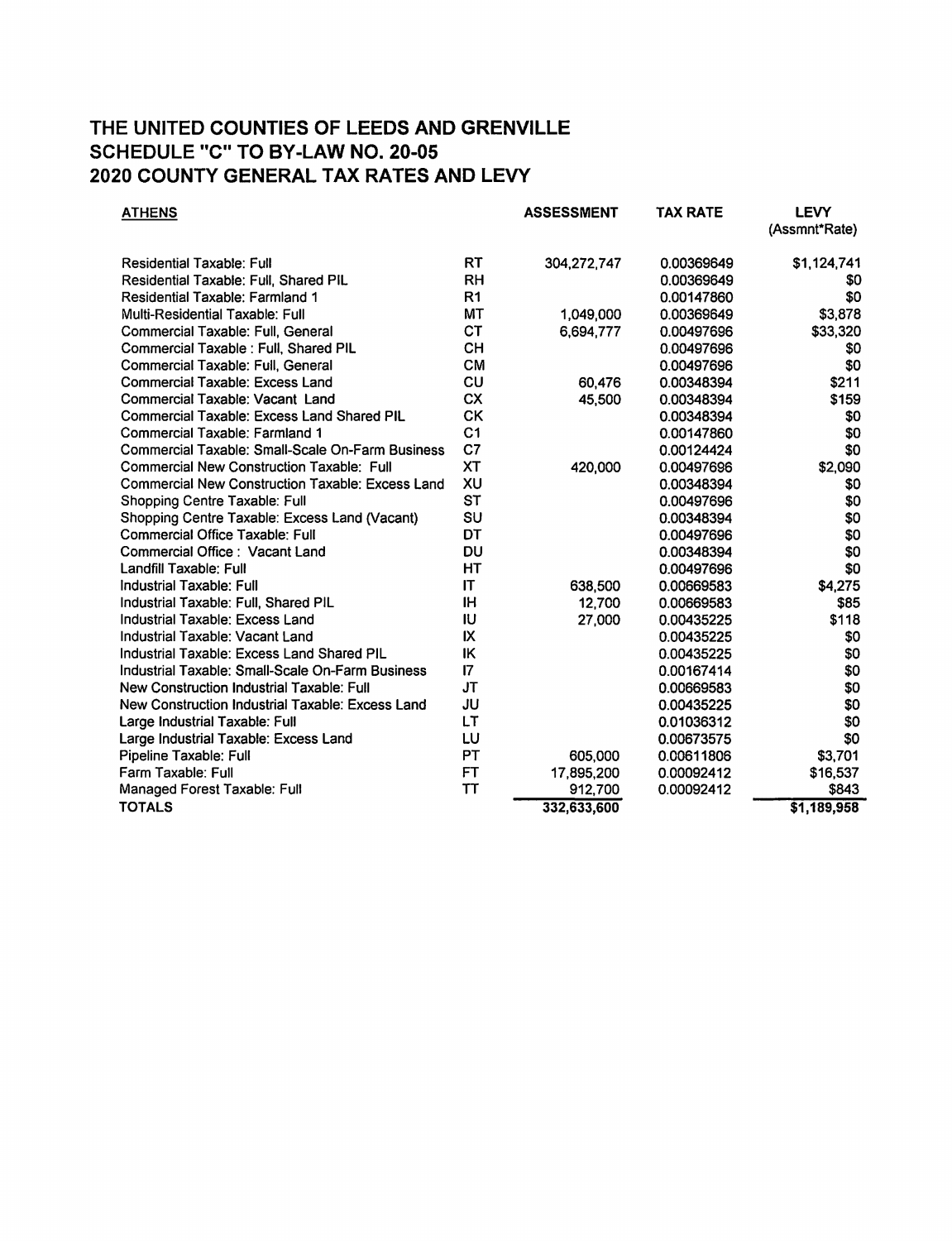| <b>RIDEAU LAKES</b>                                     |                | <b>ASSESSMENT</b> | <b>TAX RATE</b> | <b>LEVY</b><br>(Assmnt*Rate) |
|---------------------------------------------------------|----------------|-------------------|-----------------|------------------------------|
| <b>Residential Taxable: Full</b>                        | <b>RT</b>      | 2,259,548,843     | 0.00369649      | \$8,352,400                  |
| Residential Taxable: Full, Shared PIL                   | <b>RH</b>      | 25,300            | 0.00369649      | \$94                         |
| Residential Taxable: Farmland 1                         | R <sub>1</sub> |                   | 0.00147860      | \$0                          |
| Multi-Residential Taxable: Full                         | <b>MT</b>      | 5,950,000         | 0.00369649      | \$21,994                     |
| Commercial Taxable: Full, General                       | <b>CT</b>      | 34,692,551        | 0.00497696      | \$172,663                    |
| Commercial Taxable : Full, Shared PIL                   | CH             | 799,900           | 0.00497696      | \$3,981                      |
| Commercial Taxable: Full, General                       | <b>CM</b>      |                   | 0.00497696      | \$0                          |
| Commercial Taxable: Excess Land                         | CU             | 89,500            | 0.00348394      | \$312                        |
| Commercial Taxable: Vacant Land                         | <b>CX</b>      | 326,200           | 0.00348394      | \$1,136                      |
| <b>Commercial Taxable: Excess Land Shared PIL</b>       | СK             | 54,100            | 0.00348394      | \$188                        |
| Commercial Taxable: Farmland 1                          | C <sub>1</sub> |                   | 0.00147860      | \$0                          |
| Commercial Taxable: Small-Scale On-Farm Business        | C7             |                   | 0.00124424      | \$0                          |
| <b>Commercial New Construction Taxable: Full</b>        | <b>XT</b>      | 4,554,300         | 0.00497696      | \$22,667                     |
| <b>Commercial New Construction Taxable: Excess Land</b> | XU             | 20,200            | 0.00348394      | \$70                         |
| Shopping Centre Taxable: Full                           | <b>ST</b>      |                   | 0.00497696      | \$0                          |
| Shopping Centre Taxable: Excess Land (Vacant)           | SU             |                   | 0.00348394      | \$0                          |
| <b>Commercial Office Taxable: Full</b>                  | DT             |                   | 0.00497696      | \$0                          |
| Commercial Office: Vacant Land                          | DU             |                   | 0.00348394      | \$0                          |
| Landfill Taxable: Full                                  | <b>HT</b>      |                   | 0.00497696      | \$0                          |
| Industrial Taxable: Full                                | IT             | 1,215,200         | 0.00669583      | \$8,137                      |
| Industrial Taxable: Full, Shared PIL                    | <b>IH</b>      | 399,100           | 0.00669583      | \$2,672                      |
| Industrial Taxable: Excess Land                         | IU             | 94,800            | 0.00435225      | \$413                        |
| Industrial Taxable: Vacant Land                         | IX             |                   | 0.00435225      | \$0                          |
| Industrial Taxable: Excess Land Shared PIL              | IK             | 48,400            | 0.00435225      | \$211                        |
| Industrial Taxable: Small-Scale On-Farm Business        | 7              | 16,800            | 0.00167414      | \$28                         |
| New Construction Industrial Taxable: Full               | <b>JT</b>      | 6,000,771         | 0.00669583      | \$40,180                     |
| New Construction Industrial Taxable: Excess Land        | JU             | 1,080,000         | 0.00435225      | \$4,700                      |
| Large Industrial Taxable: Full                          | LT             |                   | 0.01036312      | \$0                          |
| Large Industrial Taxable: Excess Land                   | LU             |                   | 0.00673575      | \$0                          |
| Pipeline Taxable: Full                                  | PT             | 866,000           | 0.00611806      | \$5,298                      |
| Farm Taxable: Full                                      | <b>FT</b>      | 90,643,312        | 0.00092412      | \$83,765                     |
| Managed Forest Taxable: Full                            | TT             | 5,831,800         | 0.00092412      | \$5,389                      |
| <b>TOTALS</b>                                           |                | 2,412,257,077     |                 | \$8,726,299                  |